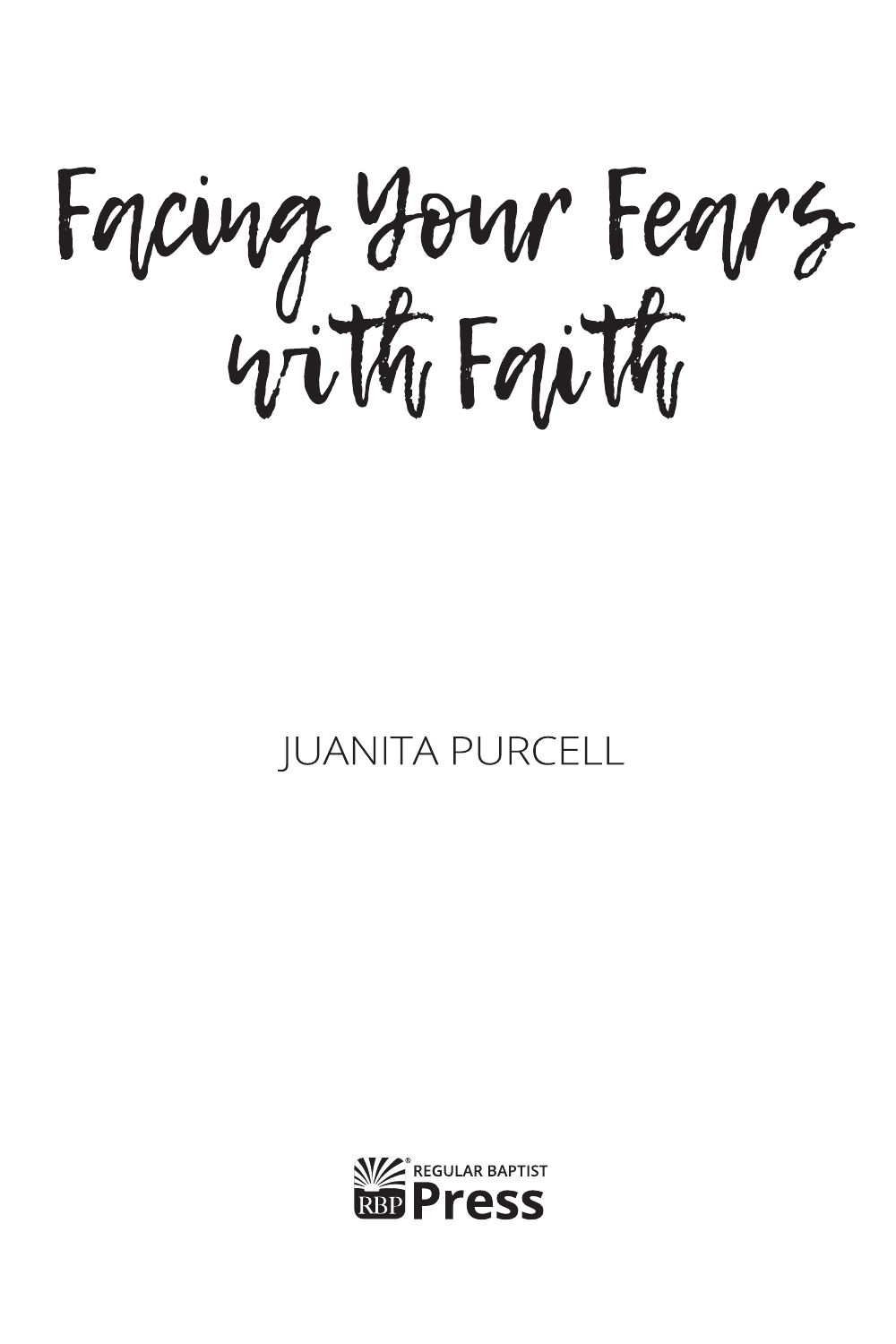### *Dedication*

To Cheri Cooke and Pat Johnson, who have become dear friends and encouragers. They were praying for me that I would have God's wisdom and direction as I wrote this Bible study. When I ask for their opinions or help, they are always there for me. Everyone needs friends like Cheri and Pat!

*Facing Your Fears with Faith* © 2018 Regular Baptist Press • Arlington Heights, Illinois www.RegularBaptistPress.org • 1-800-727-4440 Printed in U.S.A. All rights reserved. RBP5517 • ISBN: 978-1-64213-129-1

All rights reserved. Except as permitted by U.S. Copyright Law, no part of this publication may be reproduced, distributed, or transmitted in any form or by any means, or stored in a database or retrieval system, without the prior written permission of the publisher.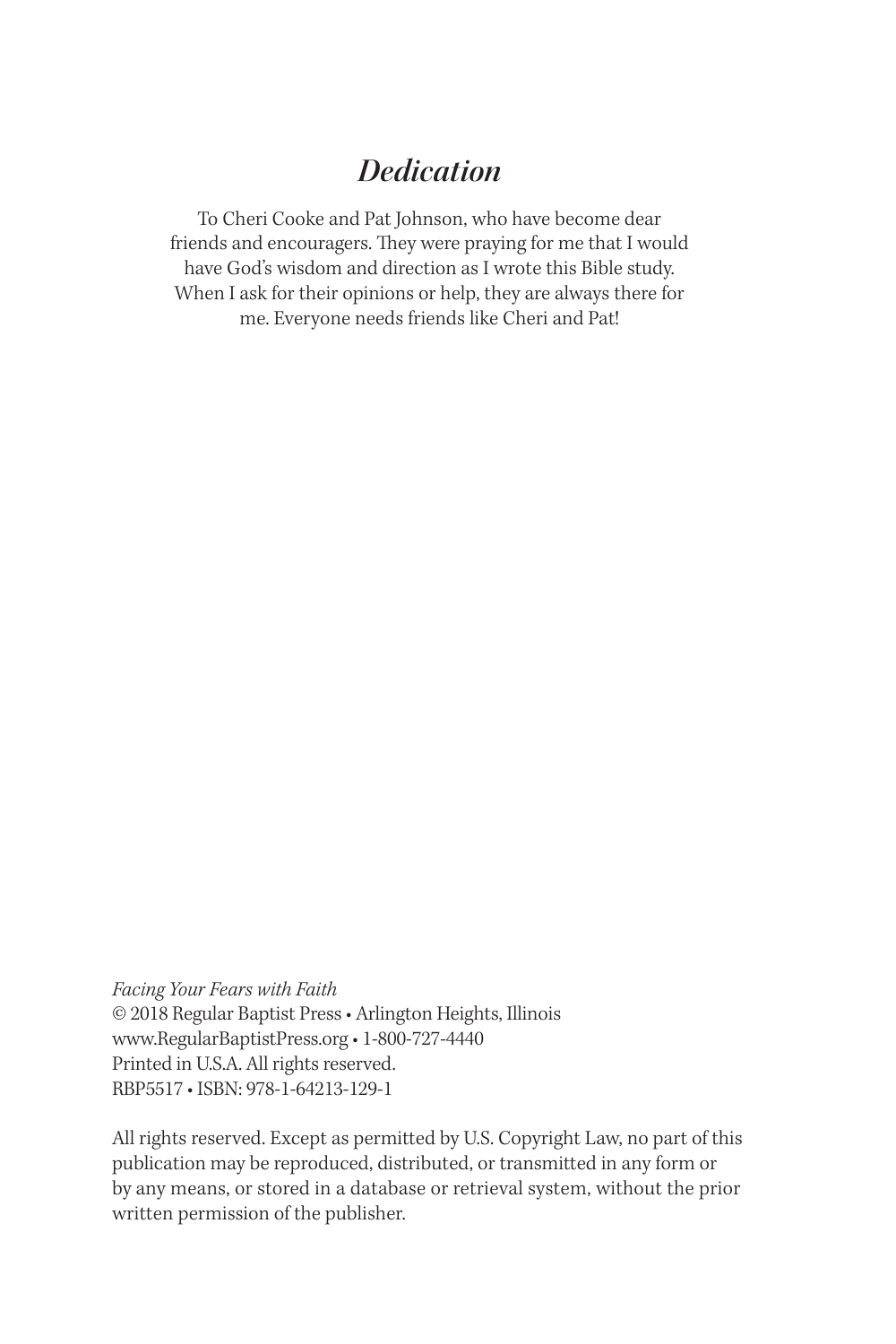## *Contents*

| Lesson 1  |                                            |  |
|-----------|--------------------------------------------|--|
| Lesson 2  | Fear That Comes with Prolonged Suffering17 |  |
| Lesson 3  |                                            |  |
| Lesson 4  |                                            |  |
| Lesson 5  |                                            |  |
| Lesson 6  |                                            |  |
| Lesson 7  |                                            |  |
| Lesson 8  |                                            |  |
| Lesson 9  |                                            |  |
| Lesson 10 |                                            |  |
|           |                                            |  |
|           |                                            |  |
|           |                                            |  |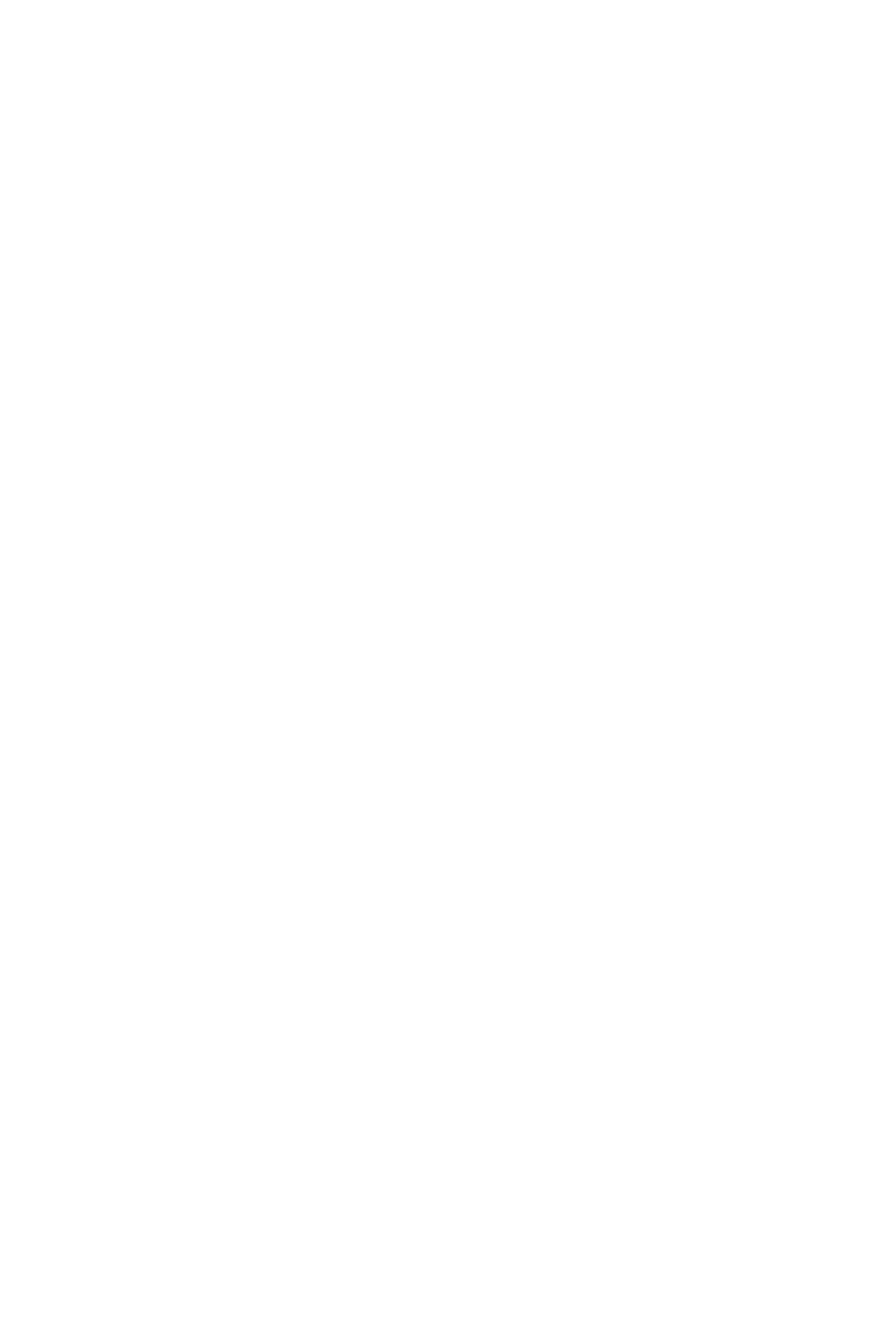## *Preface*

In this series of lessons, we will look at ten fears women have faced, may face, or will face. God knew we would have all kinds of fears. That's why "fear not" is one of the most frequently repeated commands in His Word. He knew that our enemy, Satan, would constantly try to fill us with fear. Second Timothy 1:7 says, "For God hath not given us the spirit of fear; but of power, and of love, and of a sound mind." God doesn't want us to be fearful, but our enemy does. How do we defeat our fears? With faith! Yes, we must face our fears with faith. When our faith is stronger than our fears, we will not live in defeat—cowering in fear, afraid to move.

How do we increase our faith? Reading, heeding, and memorizing God's Word. I would encourage you to start memorizing the "Why Sink When You Can Swim" verses starting on page 8. The next time you are fearful, feed your faith with these verses. Here is a verse that's not on that list: "What time I am afraid, I will trust in thee" (Psalm 56:3). Face your fears with faith. You can do it "because greater is he that is in you, than he that is in the world" (1 John 4:4). Who is in us? The Holy Spirit of God, Who enables us to say, "I can do all things through Christ that strengtheneth me" (Philippians 4:13).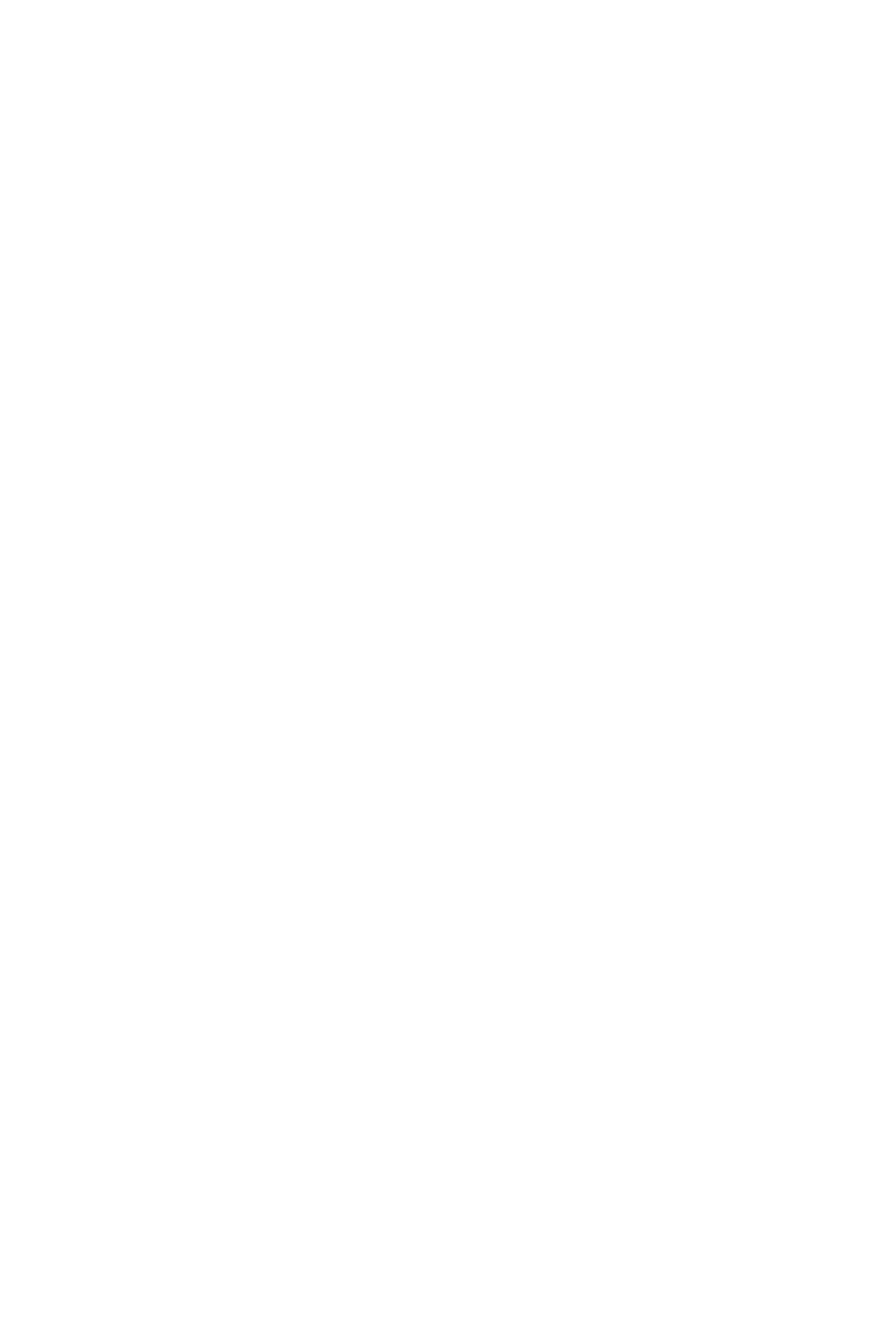## *Plan of Salvation*

Ephesians 2:8 and 9 tell us salvation is a free gift—we can't work for it. "For by grace are ye saved through faith; and that not of yourselves: it is the gift of God: not of works, lest any man should boast."

Jesus Christ provided the free gift of salvation when He died on the cross for us. But we must each individually receive the free gift.

John 1:12—"But as many as received him, to them gave he power to become the sons of God, even to them that believe on his name."

Romans 10:13—"Whosoever shall call upon the name of the Lord shall be saved."

Have you been trying to earn eternal life by your good works? If we could do anything to earn eternal life in Heaven on our own, then Christ wouldn't have needed to die to pay for our sins. The price has already been paid. All we have to do is receive the free gift by believing Christ's death paid for our sins. Do you believe Christ paid for your sins when He died on the cross?

Have you ever received that free gift of salvation? If not, you could do that today by praying something like this:

Lord Jesus, I confess that I am a sinner and need Your forgiveness. I believe that Jesus Christ died for my sins and I cannot do anything to earn entrance into Heaven. I now trust only in Christ to save me and take me to Heaven when I die.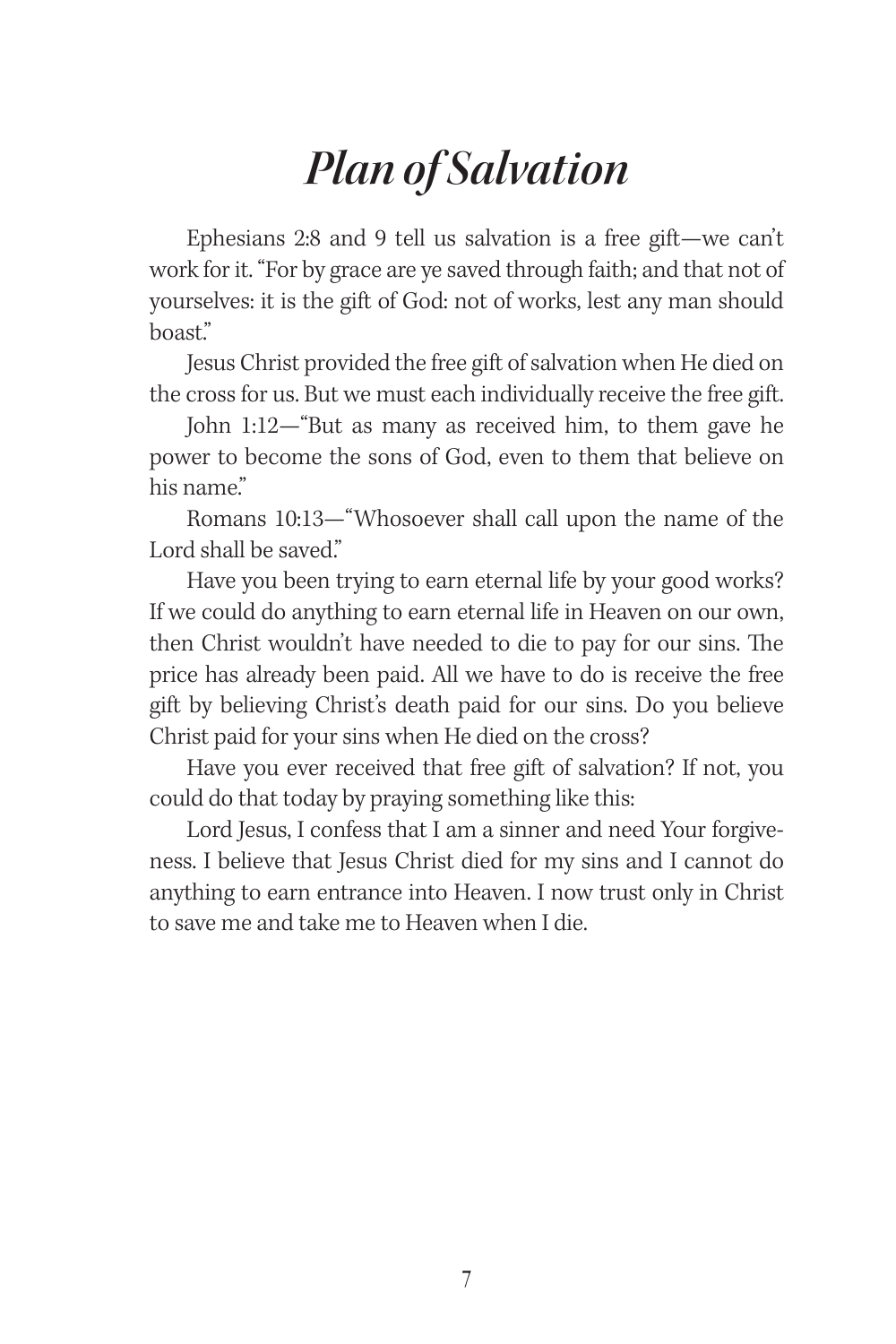## *"Why Sink When You Can Swim" Verses*

**Genesis 18:25**—"Shall not the Judge [Ruler] of all the earth do right?"

- **Job 23:10**—"But he knoweth the way that I take: when he hath tried [tested] me, I shall come forth as gold."
- **Psalm 18:30**—"As for God, his way is perfect: the word of the LORD is tried [proved]: he is a buckler to all those that trust in him."
- **Psalm 31:15**—"My times are in thy hand."
- **Psalm 34:4**—"I sought the LORD, and he heard me, and delivered me from all my fears."
- **Psalm 37:23**—"The steps of a good man are ordered by the LORD: and he delighteth in his way."
- **Psalm 46:10**—"Be still, and know that I am God."
- **Psalm 91:1, 2**—"He that dwelleth in the secret place of the most High shall abide under the shadow of the Almighty. I will say of the LORD, He is my refuge and my fortress: my God; in him will I trust."
- **Proverbs 3:5, 6** "Trust in the LORD with all thine heart; and lean not unto thine own understanding. In all thy ways acknowledge him, and he shall direct thy paths."
- **Proverbs 17:22**—"A merry heart doeth good like a medicine: but a broken spirit drieth the bones."
- **Isaiah 26:3**—"Thou wilt keep him in perfect peace, whose mind [imagination] is stayed on thee: because he trusteth in thee."
- **Isaiah 40:31**—"But they that wait upon the LORD shall renew their strength; they shall mount up with wings as eagles; they shall run, and not be weary; and they shall walk, and not faint."
- **Isaiah 43:2—**"When thou passest through the waters, I will be with thee; and through the rivers, they shall not overflow thee: when thou walkest through the fire, thou shalt not be burned; neither shall the flame kindle upon thee."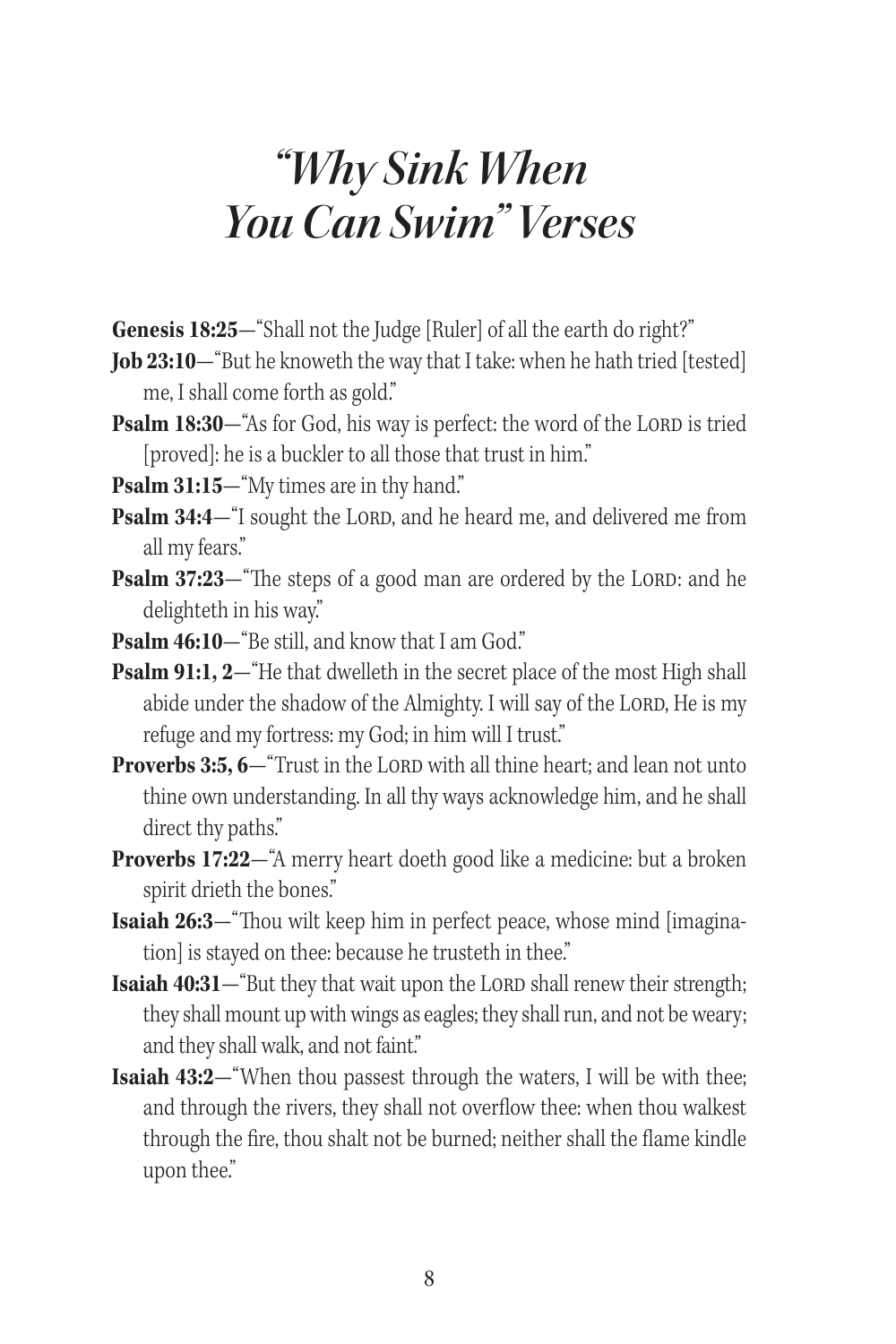- **Isaiah 50:10**—"Who is among you that feareth the LORD, that obeyeth the voice of his servant, that walketh in darkness, and hath no light? let him trust in the name of the LORD, and stay upon his God."
- **Jeremiah 29:11**—"For I know the thoughts that I think toward you, saith the LORD, thoughts of peace, and not of evil, to give you an expected end."
- **Jeremiah 31:3—**"Yea, I have loved thee with an everlasting love."
- **Jeremiah 33:3—**"Call unto me, and I will answer thee, and shew thee great and mighty things, which thou knowest not."
- **Habakkuk 3:17, 18**—"Although the fig tree shall not blossom, neither shall fruit be in the vines; the labour of the olive shall fail, and the fields shall yield no meat; the flock shall be cut off from the fold, and there shall be no herd in the stalls: Yet I will rejoice in the LORD, I will joy in the God of my salvation."
- Luke 1:37-"For with God nothing shall be impossible."
- **Romans 8:28, 29**—"And we know that all things work together for good to them that love God, to them who are the called according to his purpose. For whom he did foreknow, he also did predestinate to be conformed to the image of his Son."
- **1 Corinthians 10:13**—"There hath no temptation taken you but such as is common to man: but God is faithful, who will not suffer you to be tempted above that ye are able; but will with the temptation also make a way to escape, that ye may be able to bear it."
- **Philippians 4:4—** "Rejoice in the Lord alway: and again I say, Rejoice."
- **Philippians 4:6, 7—**"Be careful [anxious] for nothing; but in every thing by prayer and supplication with thanksgiving let your requests be made known unto God. And the peace of God, which passeth all understanding, shall keep your hearts and minds through Christ Jesus."
- **Philippians 4:11**—"Not that I speak in respect of want: for I have learned, in whatsoever state I am, therewith to be content."
- **Philippians 4:13**—"I can do all things through Christ which strengtheneth me."
- **Philippians 4:19—**"But my God shall supply all your need according to his riches in glory by Christ Jesus."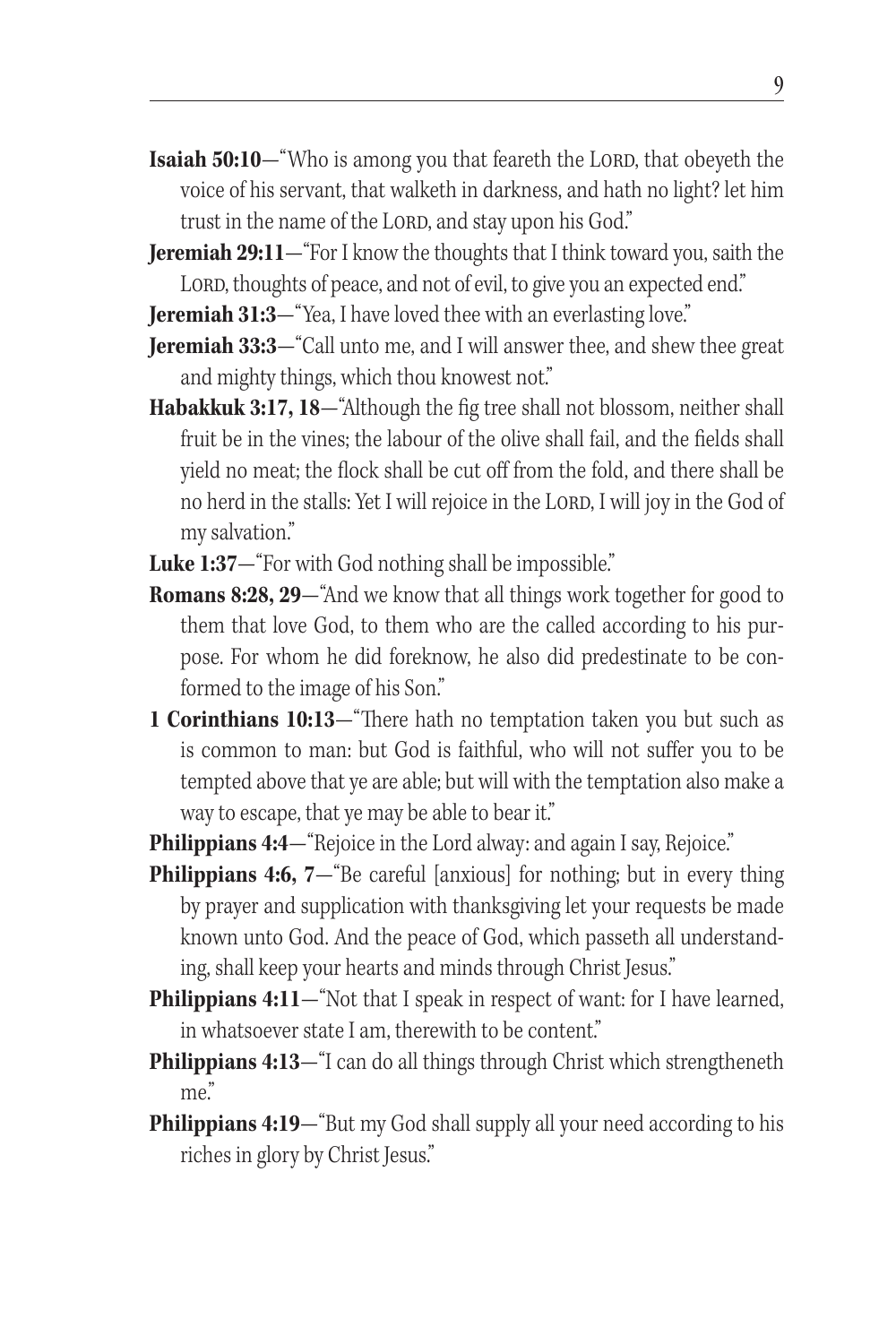- **1 Thessalonians 5:18**—"In every thing give thanks: for this is the will of God in Christ Jesus concerning you."
- **2 Timothy 1:7**—"For God hath not given us the spirit of fear; but of power, and of love, and of a sound mind."
- **Hebrews 13:5**—"I will never leave thee, nor forsake thee."
- **James 1:2, 3**—"My brethren, count it all joy when ye fall into divers temptations; knowing this, that the trying of your faith worketh patience."
- **1 Peter 5:7**—"Casting all your care upon him; for he careth for you."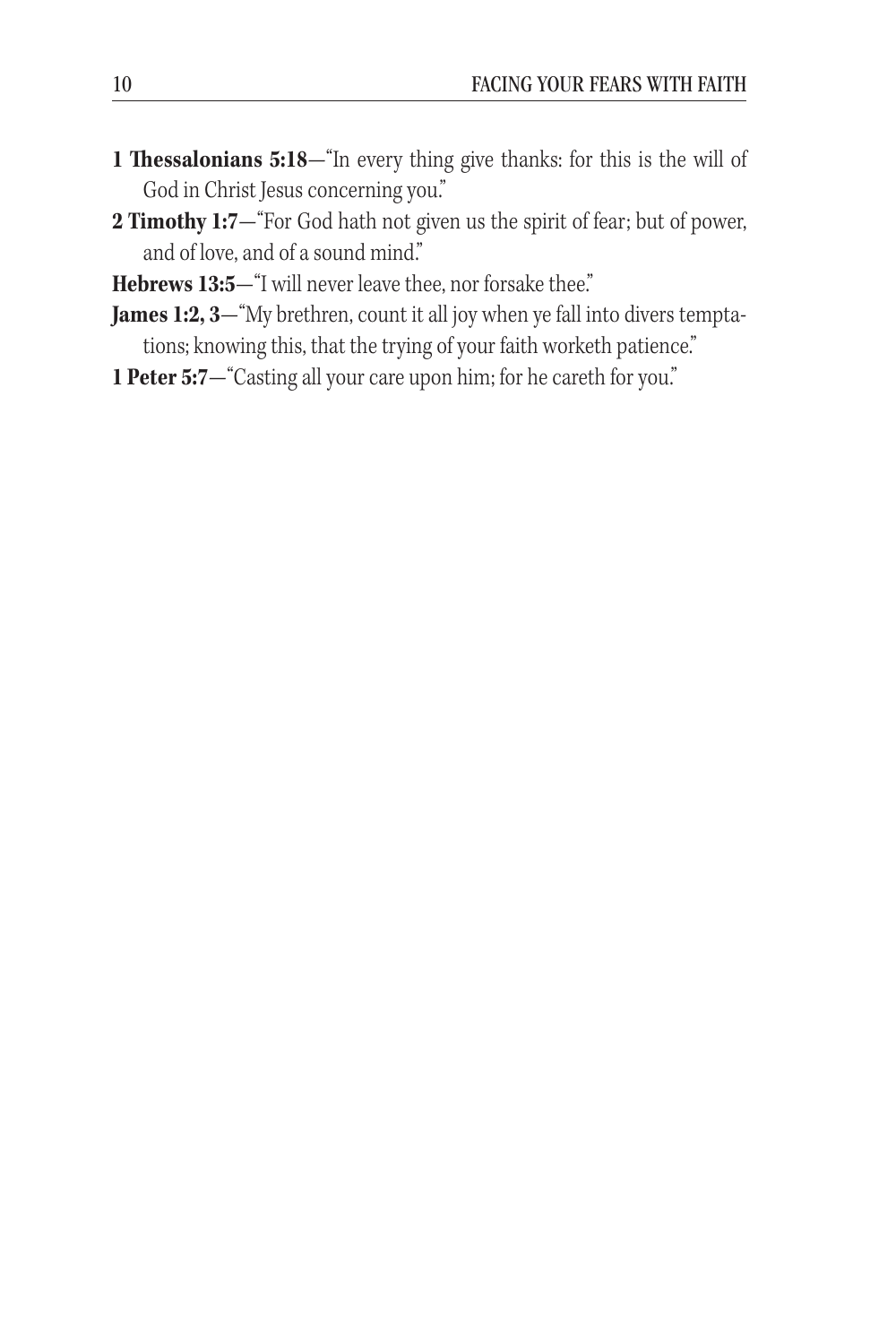# Fear That Comes with Failure

*What causes failure? What makes a man come to the end of his life and admit he lived in vain? What motivates a man to commit suicide because he is not as gifted as others? . . . . What causes a man to jeopardize his Christian testimony and have an affair with his neighbor's wife? Sin—specifically pride, covetousness, or sensual desire.* 

 *Of course, there are failures unrelated to sinful motivations: a student might fail in school; a man might make an unwise investment. . . . However, God often uses this kind of failure to remind us how desperately we need Him. . . . Did God provide a remedy for the most ugly kind of failure? The answer is yes.*

—Erwin Lutzer1

In this lesson we will look at two Bible characters who walked through a time of shameful failure. Yet they didn't end their lives as failures. Failure is not final unless we choose not to face our failure and make a new beginning.

### **The Prodigal Son**

Read Luke 15:11–24.

1. The young man known as the Prodigal Son made a selfish and foolish decision. Why was his decision a sure road to failure?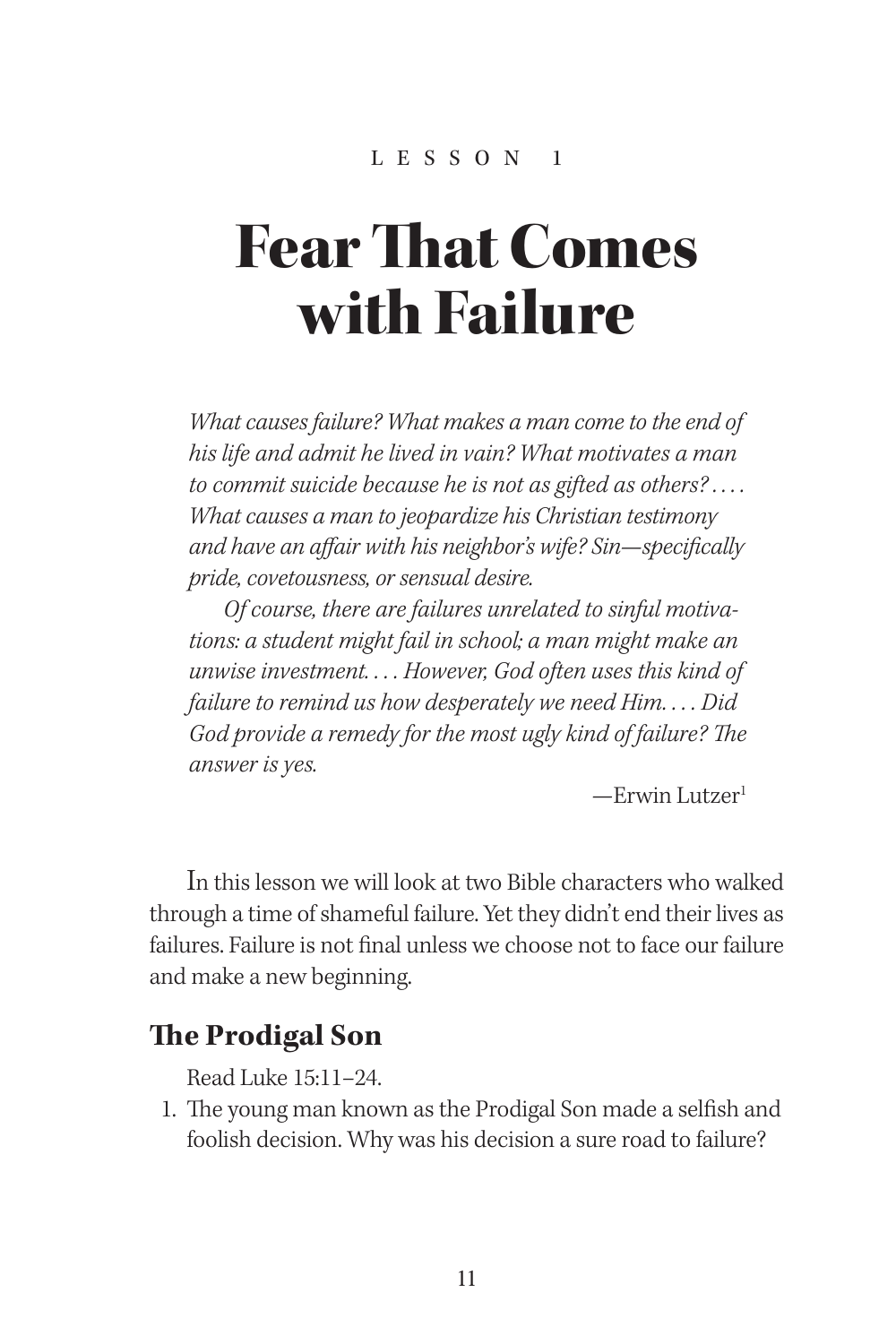- 2. In your own words, summarize his attitude, words, and responses.
- 3. According to verse 13, the son spent his inheritance on "riotous living." Read 1 John 2:15–16. Which of the three things "in the world" was the son living by?
- 4. Read Galatians 6:7–8. What does God say about "sowing to the flesh"?
- 5. How did the young man's sowing to the flesh end up in awful corruption (Luke 15:16)?
- 6. How did he change from a miserable failure as a son to a forgiven son (vv. 17–24)?
- 7. Do you have, or have you had, a wayward child? If your child or anyone else came home asking God and you for forgiveness, how would you respond?

### **The Sweet Psalmist of Israel**

Having looked at the Prodigal Son's failures, we will now look at the dark time of failure in King David's life.

Read 2 Samuel 11.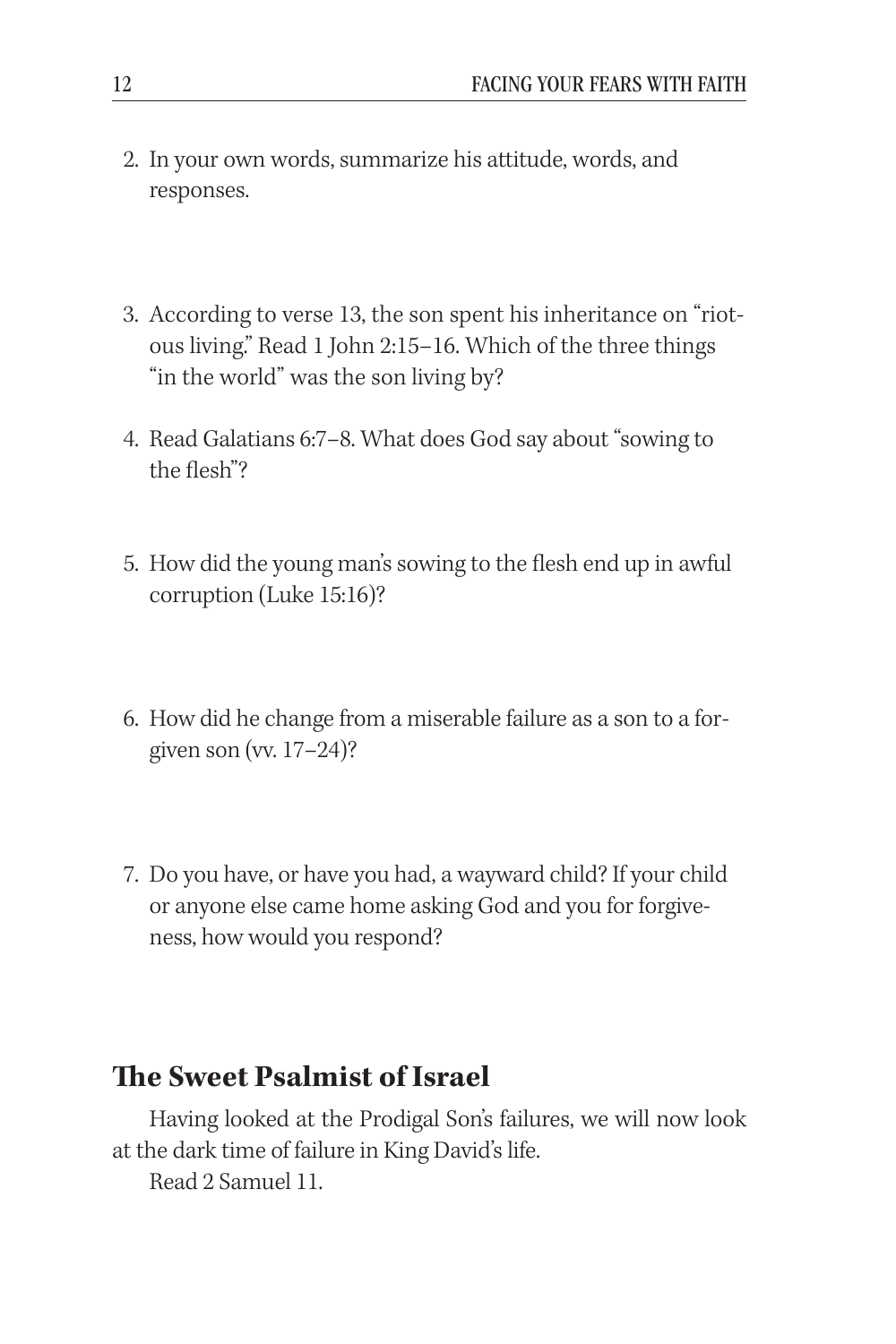When the king was about fifty years old, he was at home in bed, not in battle with his troops. He had taken his armor off so he could relax. It appears he also took off his spiritual armor.

- 8. Read Ephesians 6:10–18. Why do believers need to put on the whole armor of God each day?
- 9. How does the following statement relate to David's sin? "We can't always avoid seeing the actions of immoral people. What we can avoid is taking a second look."
- 10. Read 1 John 2:15–16 again. Which of the three things "in the world" entrapped David?

David's second look marked the beginning of the failure chapters in his life: he seduced Bathsheba, who became pregnant. When covering the pregnancy failed, King David murdered her husband. With her widowed, he married her, and she gave birth to their child.

Read 2 Samuel 12:1–14.

- 11. When did David admit his sin to God and man?
- 12. Have you ever tried to hide your sin from God or others? How did you feel?
- 13. When Nathan confronted David with his sin, did David try to shift the blame to Bathsheba (v. 13)?
- 14. Why is it tempting to try to shift the blame to someone else?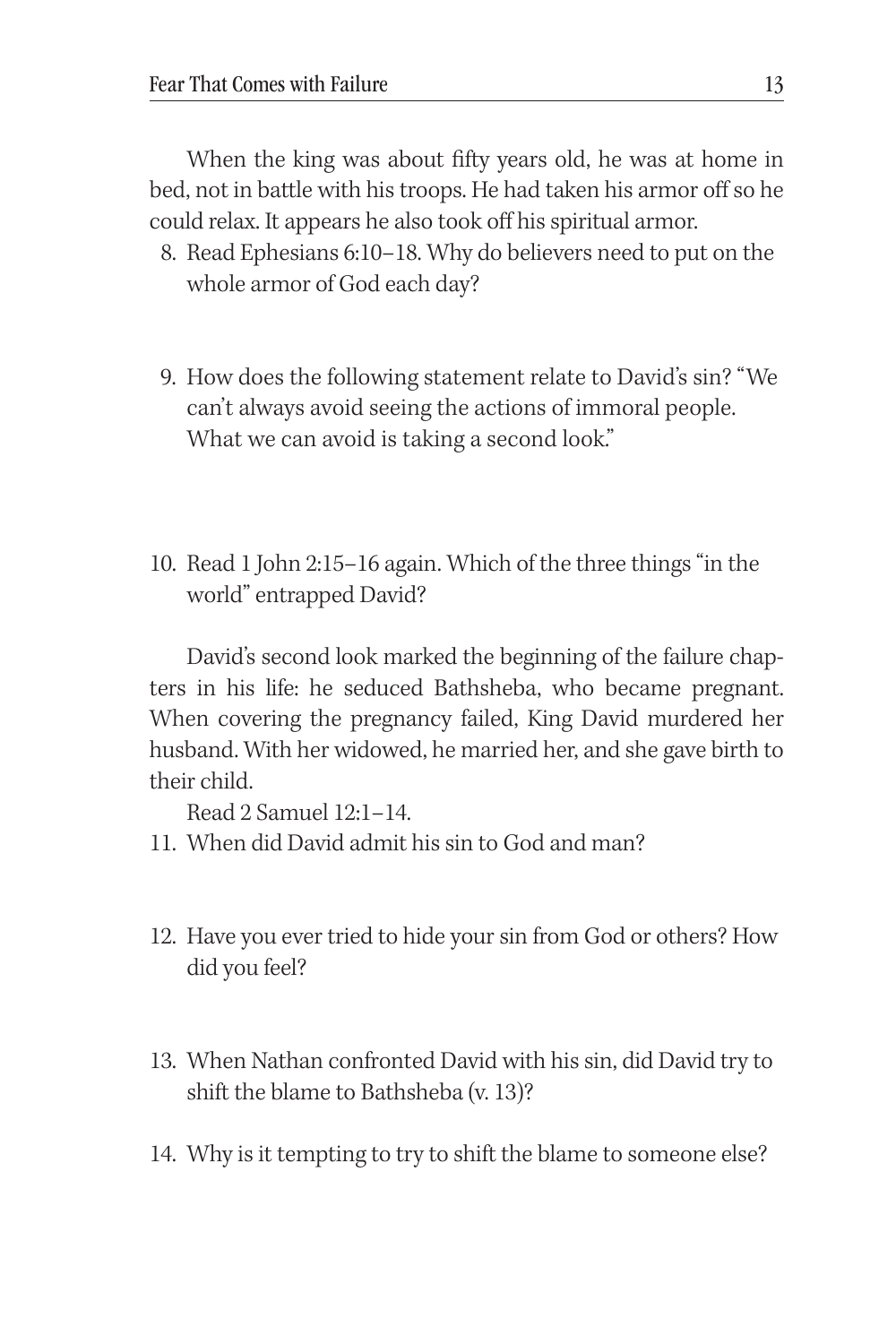If you don't think God knows where you are all the time, read Psalm 139. David knew all about this psalm—he wrote it.

15. Read Leviticus 20:10 and 2 Samuel 12:13.

(a) How did God show David mercy?

(b) How did God show David total forgiveness?

16. Read the following passages. What tragedies did David face as consequences for his sin? 2 Samuel 12:19

2 Samuel 13:10–14

2 Samuel 13:28–30

2 Samuel 18:14–15, 33

17. David failed miserably during this period. However, it was only one segment of his life. Read Acts 13:22. How did God describe David?

We are not failures if we fall. We are failures if we don't confess, turn toward God, and go on.

### From My Heart

I suppose that each of us might have a dark chapter in her life, a time when we failed to obey God. Then our sin drove us to our